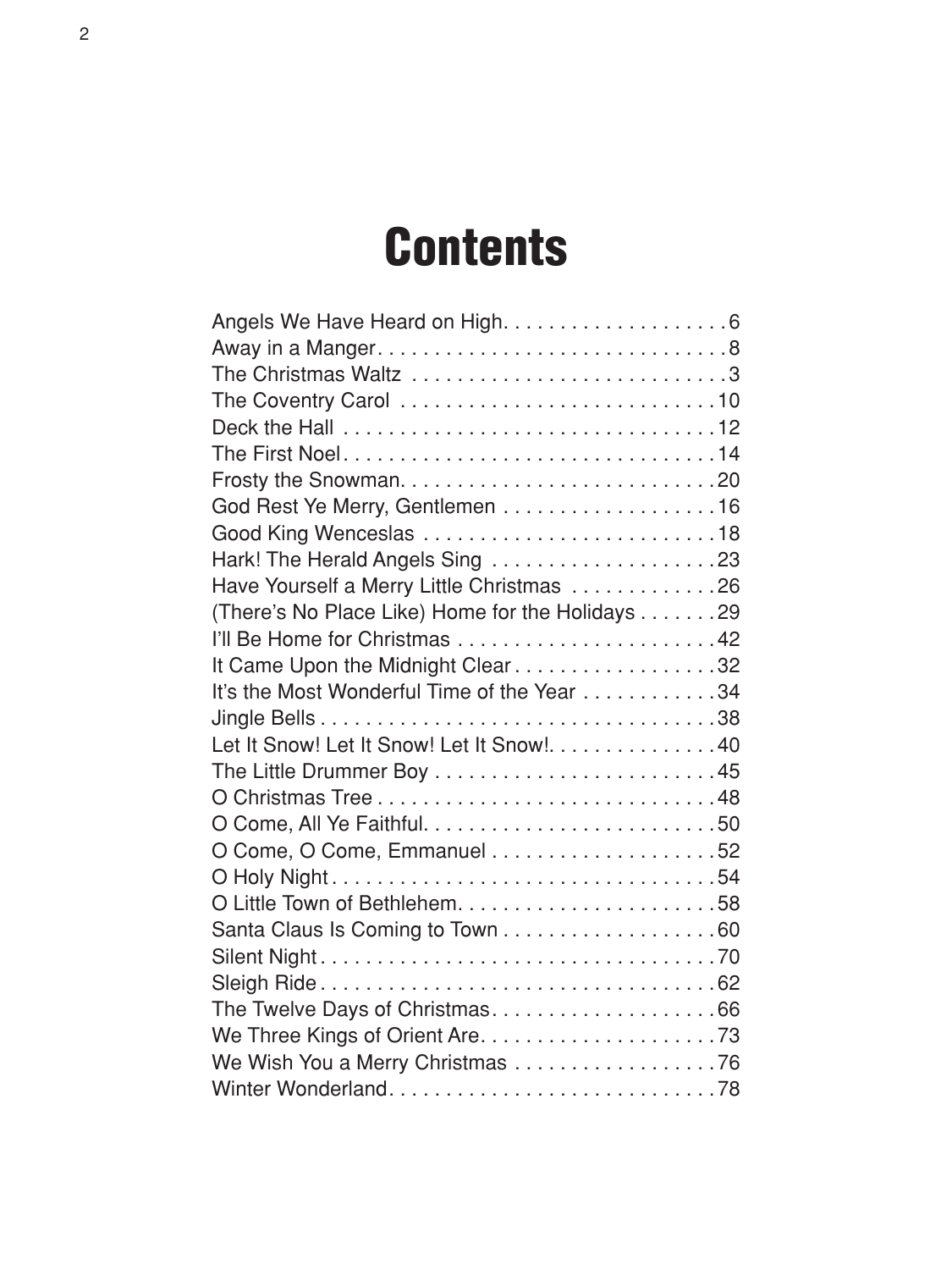# Have Yourself a Merry Little Christmas

Words and Music by Hugh Martin and Ralph Blane *Arranged by Dan Coates*



© 1943 (Renewed) METRO-GOLDWYN-MAYER INC. © 1944 (Renewed) EMI FEIST CATALOG INC. All Rights Controlled by EMI FEIST CATALOG INC. (Publishing) and ALFRED MUSIC (Print) All Rights Reserved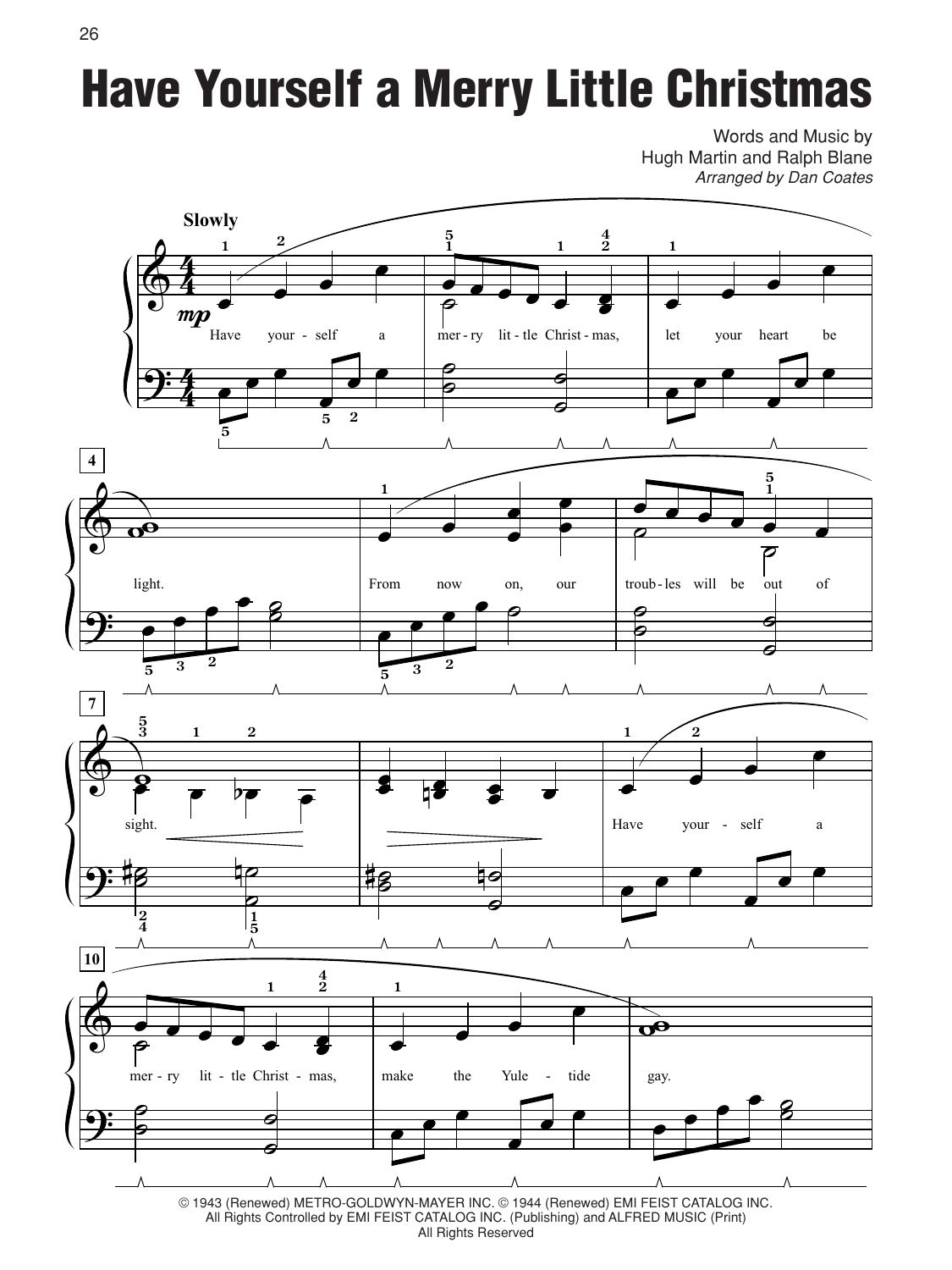# O Holy Night

Words by Placide Cappeau Music by Adolphe C. Adam *Arranged by Dan Coates*





© 2008 ALFRED MUSIC All Rights Reserved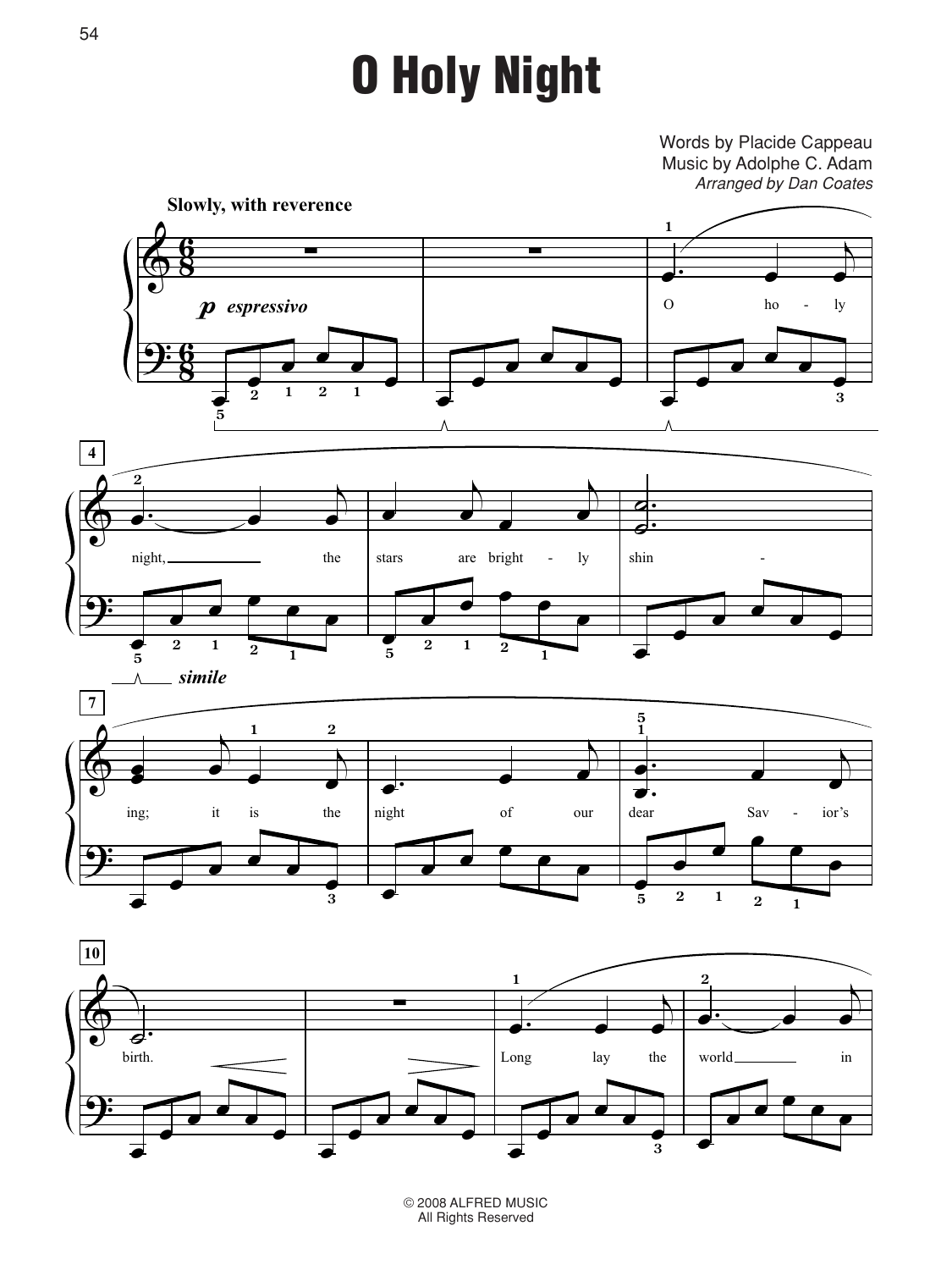### Sleigh Ride

Words by Mitchell Parish Music by Leroy Anderson *Arranged by Dan Coates*







© 1948, 1950 (Copyrights Renewed) EMI MILLS MUSIC, INC. Rights for the Extended Term of Copyright in the U.S. Assigned to WOODBURY MUSIC COMPANY and EMI MILLS MUSIC, INC. Worldwide Print Rights Administered by ALFRED MUSIC

All Rights Reserved